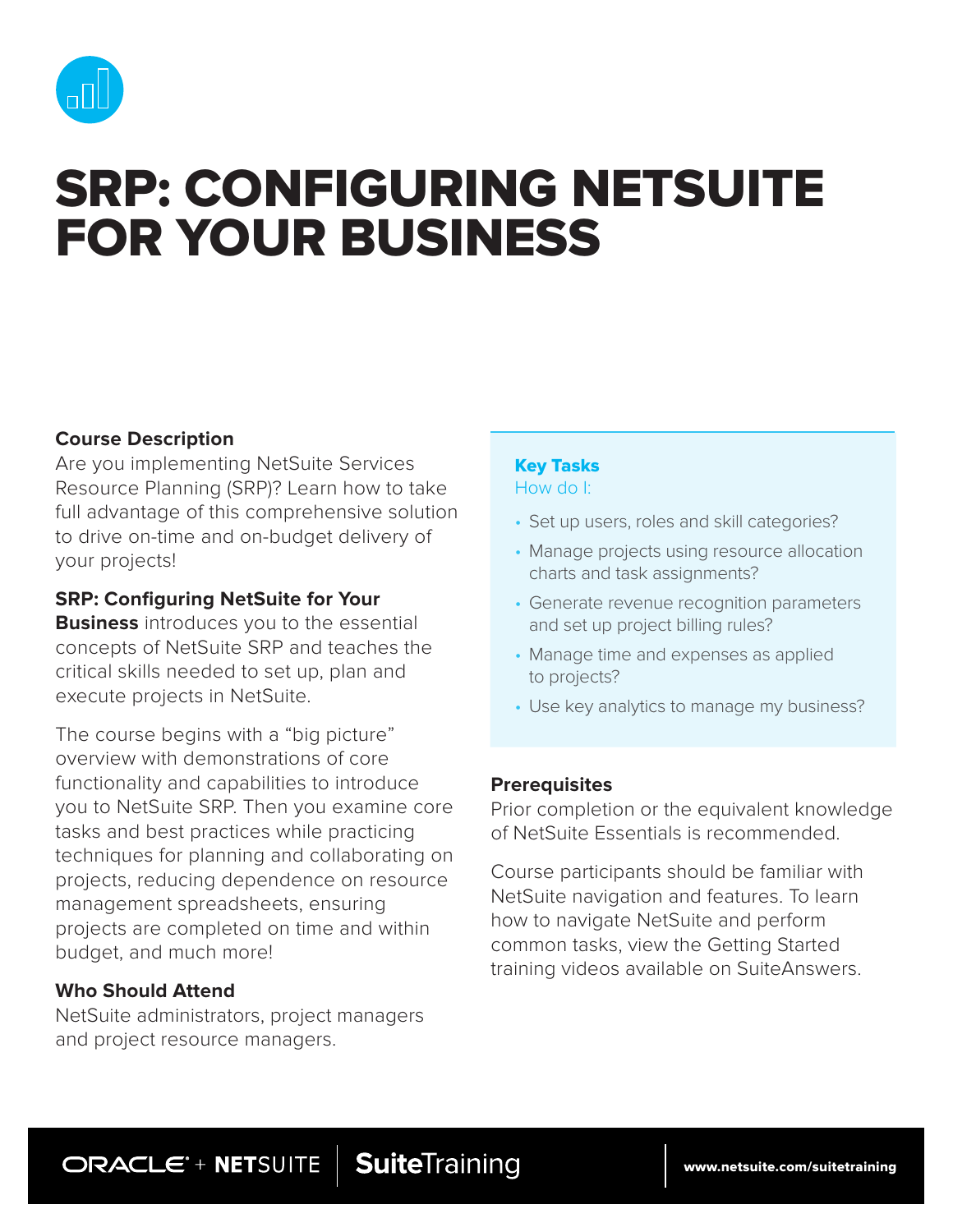# **Course Objectives**

- Set up projects using templates and duplication options.
- Track financial metrics including budgets, estimates, work in progress, invoices and more.
- View project plans with easy-to-read Gantt charts and get comprehensive, real-time snapshots of project status.
- Automate resource utilization and allocation with graphic, interactive reports.
- Track and allocate resources by defining multiple booking types and specific timeframes.
- Customize time entry to meet business rules and tailor timesheet layout.
- Monitor project profitability and get real-time visibility into project finances against budget.

# **Day 1 Agenda**

SRP Configuration and Set Up: Define NetSuite SRP functionality and standard workflows to ensure the appropriate project management features are enabled, access and successfully navigate the SRP training account, and setup a work calendar.

Set Up Users, Roles and Clients: Create a custom role with permissions to set up employee records to provide the appropriate data access and create client/vendor records.

#### Related Courses

Take these courses for more training:

- NetSuite Essentials
- SuiteAnalytics: Financial Reports and **Searches**

# Create Resource Categories and Skill Sets:

Review resource allocation terminology, create billing classes, generic resources, set up skill categories and resource skills to manage project employee records and billing rates.

## Set Up Revenue Recognition and Item

Records: Obtain an overview of revenue recognition and templates, set up (Service/ Product) items and expense items/categories.

Set Up Projects: Create the initial project structure, including project phases, tasks and predecessors, assign generic resources to project tasks, create project templates, and examine project records and sales order relationship.

Set Up Billing and Expenses: Consider how to set up project billing rules/expenses, focusing on "charged-based billing" and creating other project billing rules (Charge Rules).